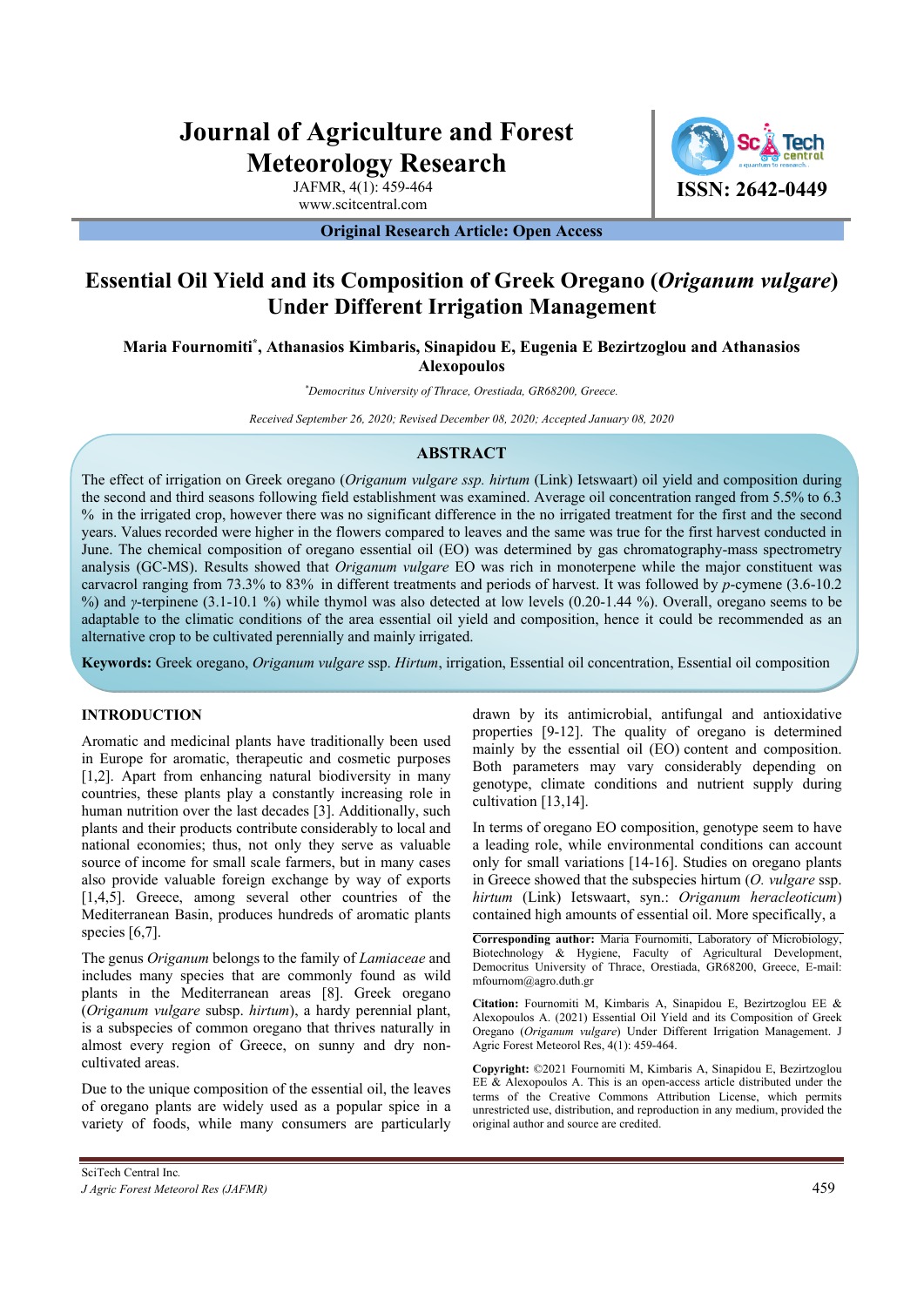dominant component (95%) was reported [17]. Its EO contains more than 60 ingredients, most of which possess important antioxidant and antimicrobial properties [18-22].

Regarding cultivation conditions, water supply significantly affects essential oil yield and content in various spices and herb crops [23-26]. Similarly, oregano plants must be irrigated during the cultivation period to obtain a good yield. Thus, irrigation of *Origanum dictamnus* was necessary for two harvests during the first year of cultivation in Crete (Greece) [27,28]. Essentially, timing determines the efficiency of irrigation. For example, appropriate irrigation strategies proved important in improving the yield of monoterpenes in field- grown spearmint and rosemary [26].

Experimental data on field performance of Greek oregano are limited. Hence, the objective of this study was to determine the biomass and essential oil production of Greek oregano under field conditions. The ultimate goal was to assess whether this aromatic plant has the potential to be an alternative niche crop not only in Greece but also for farmers in regions with analogous climatic conditions, i.e., dry-warm summers or months of prolonged drought.

#### **MATERIALS AND METHODS**

#### **Plant material Crop Management and experimental procedures**

Oregano seedlings were acquired from a certified nursery in Northern Greece. The transplantation production system is common for the commercial cultivation of aromatic plants and was selected to ensure that plants of the same genotype were studied. The experiments were conducted at the experimental farm of Democritus University of Thrace in Orestiada, Northern Greece (41º30'N, 26º32'E, 22 m elevation) on a fertile silty clay loam soil (8% sand, 52.4% silt, and  $39.6\%$  clay) with pH (1:1 H<sub>2</sub>O) 6.7 and organic matter content 1.01%. The field was in fallow the previous year. Seedlings were transplanted in rows on 10 May 2012. Row spacing was 80 cm apart and within row spacing (plantto-plant distance) was 60 cm, resulting in a population density of 20.800 plants per ha. Seedlings were transplanted in eight rows of 20 m. Four rows were rain fed, except for the time of establishment, while the other four were irrigated with a drip irrigation system for four hours every 15 days from mid-May to mid-September each year. No fertilization was applied at any growth stage. The area was maintained free of weeds with manual weeding within and between rows. Multiple harvests were conducted to evaluate essential oil production. The first harvest took place on 15 September 2012. Harvests were repeated during full blooming from June to July 2013 and 2014 and following the dry summer period in September 2013 and 2014. Plant parts were categorized as upper or bottom; the upper part comprised leaves and flowers, while the bottom included stems. Both were air dried in well-ventilated dark rooms for 20 days before EOs extraction.

## **Isolation of essential oils**

Dried plant samples were used to determine the essential oil concentration of the different plant parts by hydrodistillation, using a Clevenger-type apparatus. Ground samples of 150 g were placed in the apparatus with 1500 ml of deionized water. The mixture was heated at 100ºC for 3 h. Dehydration was achieved by using anhydrous magnesium sulfate (Sigma- Aldrich Co.). After filtration (Glass microfiber GF/C, Whatman®), the volume of the essential oils produced was measured and expressed as mL/100 g dry weight of plant material. All essential oils were stored in closed dark vials at 4ºC until further analysis.

### **Analysis of essential oils**

Essential oils were analyzed using a Hewlett Packard II 5890 gas chromatography (GC) system, equipped with an FID detector and HP-5ms capillary column (30 m x 0.25 mm, film thickness 0.25 μm). Injector and detector temperatures were set at 220ºC and 290ºC, respectively. GC oven temperature was programmed from 60ºC to 240ºC at a rate of 3ºC /min and held isothermally for 10 min. Helium was the carrier gas at a flow rate of 1 ml/min. Diluted samples  $(1/100$  in diethyl ether, mgl-1) of 1.0  $\mu$ l were injected manually and in the split less mode. Quantitative data were obtained electronically from FID area percent data without the use of correction factors. Qualitative analysis of the essential oils was performed using the same conditions with GC, in a Hewlett Packard II 5890 gas chromatograph equipped with Hewlett Packard II 5972 mass selective detector in the electron impact mode (70 eV). Identification of the major essential oil components was based on the comparison of their retention indices with those of authentic compounds by coelution and MS analysis. For the other components, tentative identification involved matching retention indices and recorded mass spectra with those obtained from NIST 98 and Wiley 275 libraries as well as from Adams CD computer library [29].

### **Statistical analysis**

All experimental data are presented as mean values with their corresponding standard deviation. Growth data as well as essential oil composition during the various sampling periods were statistically analyzed by using the repeated measures ANOVA at an alpha level of 5%. All analyses were performed with the SPSS v20 statistical package (IBM SPSS Statistics for Windows, Armonk, NY: IBM Corp.).

#### **RESULTS**

The results concerning the essential oil concentration are presented in **Table 1**. The values represent the average of 4 measurements.

Regarding the quality of oregano, the essential oil composition, as well as its yield in the upper (flowers) and bottom (stems) parts was studied. Primarily, the essential oil content is determined by flowers, since stems have a much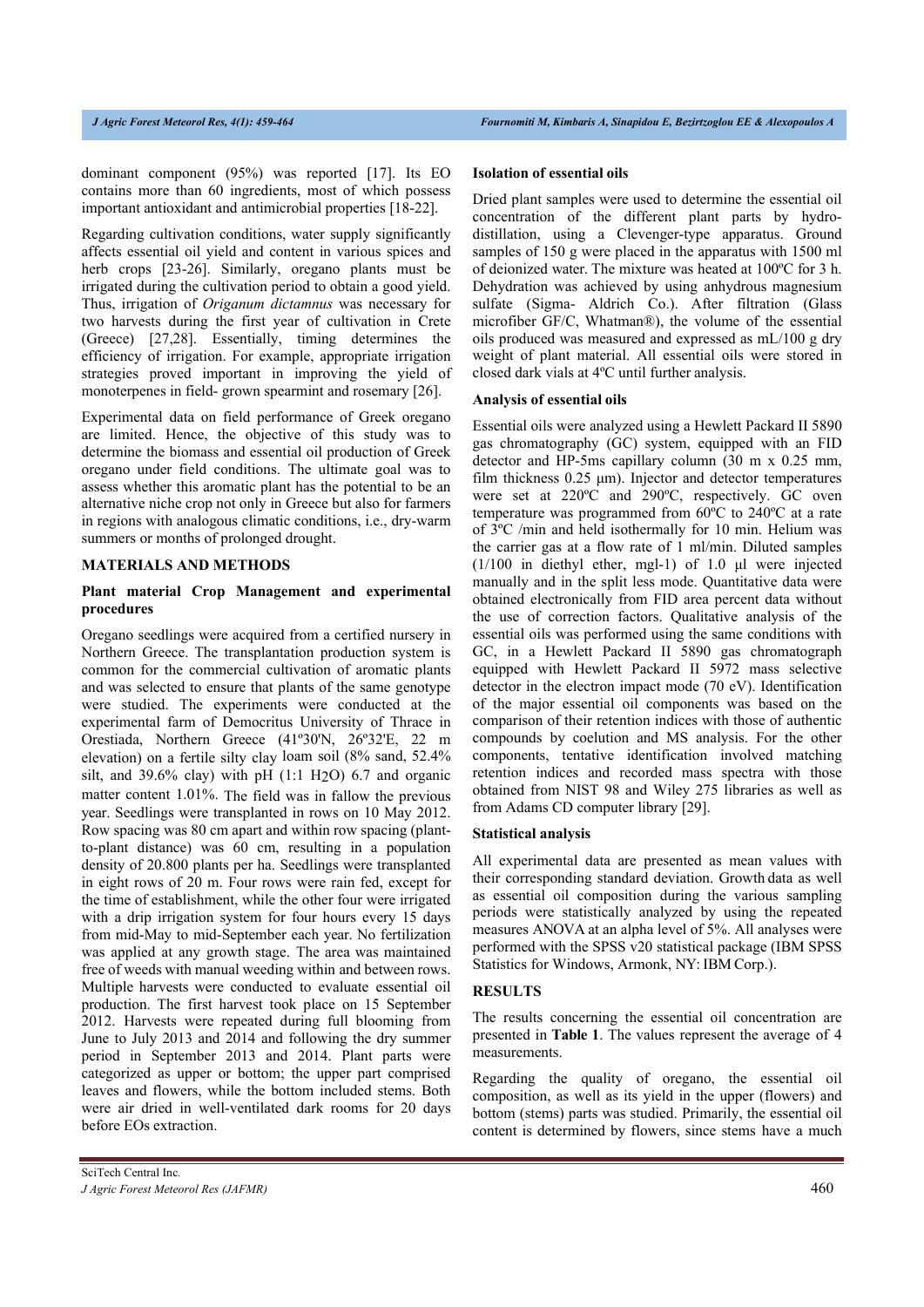lower content and its quality is also considerably lower. The essential oil content of the irrigated crops ranged from 4.3% in the year of establishment to 6.3% in June 2014. For the non-irrigated crop, the minimum content was 2.1% and was recorded in the autumn harvest, while the maximum yield was 6.6% and was observed in June 2013. In **Table 1**, it is obvious that the maximum yield was documented in the June boom for both treatments, however there was no statistically significant difference between them. In the September harvests, the irrigated crops showed a 20% reduction, whereas in the rain fed crop there was a 60% gap between the maximum and minimum yield. The fact that there were no statistically significant differences between the two cultivation treatments renders ranking them ambiguous.

**Table 1.** Essential oil yield results from *Oregano vulgaris L.* collected in different periods (irrigated and non-irrigated treatments).

|                         | Irrigated cultivation |                  |             |                  |                     | Non-Irrigated cultivation |                |                   |                  |                       |
|-------------------------|-----------------------|------------------|-------------|------------------|---------------------|---------------------------|----------------|-------------------|------------------|-----------------------|
| Variable                | Sept'                 | June'            | Sept'       | June'            | Sept'               | Sept'                     | June'          | Sept'             | June'            | Sept'                 |
|                         | 12                    | 13               | 13          | 14               | 14                  | 12                        | 13             | 13                | 14               | 14                    |
| Percentage of Essential | $4.3 \pm 0.2$         | $5.5 \pm 0.4$    | $5 \pm 0.2$ | $6.3 \pm 0.2$    | $4.8 \pm 0$         | $3.8 \pm 0.1$             | $6.6 \pm 0.3$  | $2.1 \pm 0$       | $5.8 \pm 0.5$    | $4\pm 0.5^{\text{a}}$ |
| oil content Upper %     | $5^{\rm a}$           | 3 <sup>b,d</sup> | $6^{d,g}$   | $\mathbf c$      | .5 <sup>a,g,f</sup> | $\rm{a}$                  | $\mathbf c$    | .14 <sup>e</sup>  | b,c,f            |                       |
| Percentage of Essential | $0.43^{\rm a}$        | $0.43^{\rm a}$   | $0.28\pm$   | $0.3 \pm 0.0$    | 0.21 <sup>g</sup>   | $0.32 \pm 0.$             | $0.7 \pm 0.1$  | $0.15\pm$         | 0.2 <sup>g</sup> | $0.23 \pm 0.$         |
| oil content Bottom %    |                       |                  | g           | 5 <sup>a,g</sup> |                     | 1 <sup>a,g</sup>          | 7 <sup>f</sup> | 0.05 <sup>g</sup> |                  | 05 <sup>g</sup>       |

*Similar superscript letters on a row indicate no significant differences (Repeated measures ANOVA, 5% alpha* 

In order to assess the quality of an aromatic plant and its essential oil, it is necessary to analyze its components by a gas chromatograph - mass spectrometer.

GC-MS oregano EO analysis resulted in 17 ingredients, positively or tentatively identified by comparison with authentic compounds or use of electronic libraries [29].

The total percentage of ingredients identified for each EO ranged from 96.6% to 99.2% which is quite high and efficient to provide a complete picture of the quality of the essential oil. Carvacrol is the predominant component of the Greek oregano essential oil [30,17], and is inextricably linked to its quality [6,31-33]. In our study, carvacrol was the main ingredient in both treatments. For irrigated crops the percentage of carvacrol was 73.3% in June 2014 and reached 83% in September 2013. **Table 2** shows that the percentages of carvacrol were higher in the September harvests during the second blossoming of the plant. In the rain fed treatment, carvacrol ranged from 76.2% in June 2013 to 77.4% in June 2014; however, the statistical analysis did not reveal any significant differences between different harvests. Another component found in considerable quantities was *p*-cymene ranging from 3.6% to 8% in the irrigated crop and 5.5% to 10.2% in the rain fed treatment. Additionally, *γ*-terpinene was detected ranging from 3.1 % to 10.1% and 5% to 9.1% in the two treatments, respectively. Except for thymol that was recorded at 3.5% and 7.4% in the irrigated and rain fed crops, respectively only in June 2013, the remaining components were detected at levels below 1.7%, hence they were considered to play a minor role in the essential oil composition. It should be mention that components in low concentrations could be equally important in terms of essential oil activity, such as antimicrobial activity, since they are part of the final active chemotype. Nevertheless,

components that appear at low concentrations often tend to be ignored especially under the light of absence of detailed studies on the action of either individual component mentioned.

Concerning ingredients in groups, monoterpene alcohols (oxygenated monoterpenes) were in abundance at rates ranging from 73.8% to 82.9% and 76.9 to 84% for irrigated and non-irrigated crops, respectively. Monoterpene hydrocarbons ranged from 12.6% to 20.4% and 12.3% to 17.8% and sesquiterpenic hydrocarbons from 1.6% to 2.4% and 1% - 2.4% for the two treatments, respectively.

#### **DISCUSSION**

Essential oil (EO) content is primarily determined by the flowers of an aromatic plant. In this study, the essential oil content recorded varied from 2.1% in the establishment year to 6.6% for both cultivation treatments. Corresponding performance rates have been reported by other investigators [4,30,32,34]. These results are quite high especially for the maximum yields compared to other species of oregano such as *O. vulgare ssp. vulgare* and *O. vulgare ssp. viridulum* that present an essential oil content reaching 0.3% to 0.8% [17,32]. Nevertheless, there are researchers who have reported rates of 8% in Greek oregano [17].

Apart from essential oil yield, analyzing its composition is equally important in assessing the quality of an aromatic plant. In our study, carvacrol was the main ingredient in both treatments. Carvacrol rates ranged from 73.3% to 83%. Similar results have been published by other researchers; Karamanos and Sotiropoulou [34] reported rates from 56.4% to 84.88% and Azizi [35] rates from 70% to 77.4%. Nevertheless, published reports with much lower carvacrol levels from 3% to 68% have also been reported [2,36], while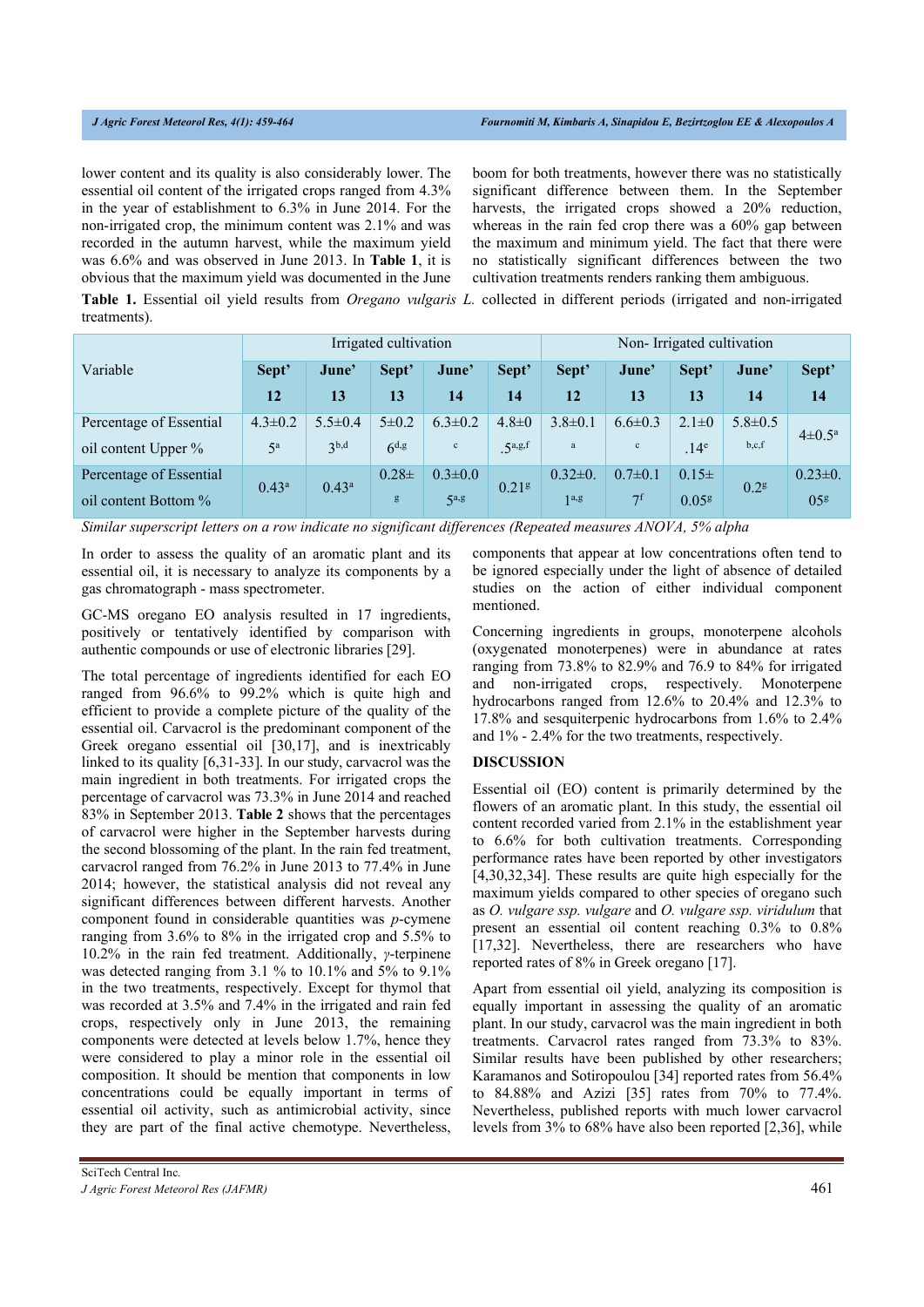a species of Greek oregano has been demonstrated to have carvacrol content up to 95% [17]. An additional component that was noteworthy, p-cymene, ranged from 3.6% to 10.2%. Correspondingly, Karamanos and Sotiropoulou [34] reported rates from 4.19% to 21.4%. At the lower end, the results of Azizi [35] varied in 3 oregano species from 4.3% to 5.3% [35]. Finally, regarding ingredients in groups, monotonic

alcohols (oxygenated monoterpenes) were in abundance at rates from 73.8% to 84%, monotone hydrocarbons ranged from 12.3% to 20.4% and sesquiterpenes hydrocarbons varied from 1% to 2.4%. Analogous results have been provided by Pesavento [37] for oxygenated monoterpenes at 77.2%, monoterpene hydrocarbons at 19.2% and sesquiterpenes hydrocarbons at 2.9%.

**Table 2.** Composition of essential oil from Oregano vulgaris L. collected in different periods (irrigated and non-irrigated treatments).

| Compound                       |                                            | <b>Irrigated</b>                  | Non-irrigated               |                                |                          |                                |                              |  |  |  |  |
|--------------------------------|--------------------------------------------|-----------------------------------|-----------------------------|--------------------------------|--------------------------|--------------------------------|------------------------------|--|--|--|--|
|                                | June' 13                                   | Sept' 13                          | June' 14                    | Sept' 14                       | <b>June' 13</b>          | June' 14                       | Sept' 14                     |  |  |  |  |
| $\alpha$ -thujene              | $1.4 \pm 0.1^a$                            | $0.3 \pm 0.1^{\text{c},\text{b}}$ | $0.5 \pm 0.1b,d$            | $0.4 \pm 0.2$ b,c,d,f          | 0.4 <sup>b</sup>         | $0.7 \pm 0.1^e$                | $0.2 \pm 0.1$ <sup>c,f</sup> |  |  |  |  |
| $\alpha$ -pinene               | $0.3 \pm 0.1^{a,c}$                        | $0.7 \pm 0.1$ °                   | <b>ND</b>                   | $0.7 \pm 0.3$ f,a,c            | 0.1 <sup>a</sup>         | ND                             | $0.8 \pm 0.1$ <sup>c,f</sup> |  |  |  |  |
| $\beta$ - pinene               | <b>ND</b>                                  | <b>ND</b>                         | N <sub>D</sub>              | 0 <sup>a</sup>                 | <b>ND</b>                | $0.7 \pm 0.1$ b                | 0 <sup>a</sup>               |  |  |  |  |
| octen-4-ol                     | <b>ND</b>                                  | <b>ND</b>                         | 0.3                         | ND                             | ND                       | <b>ND</b>                      | ND                           |  |  |  |  |
| myrcene                        | $1.2 \pm 0.1^a$                            | $1.4 \pm 0.4^{a,c}$               | $1 \pm 0.1$ b,c,d           | $1.1 \pm 0.1^{a,d,f}$          | $0.5 \pm 0.2^b$          | <b>ND</b>                      | 1 <sup>d,f</sup>             |  |  |  |  |
| $\alpha$ -terpinene            | $1.1 \pm 0.2^a$                            | $0.2^{\circ}$                     | $0.7 \pm 0.1^{a,d}$         | $0.4 \pm 0.2$ <sup>b,c,d</sup> | $0.7 \pm 0.2^{a,b}$      | $0.5 \pm 0.1$ <sub>b,d,e</sub> | ND                           |  |  |  |  |
| $p$ -cymene                    | $6.5 \pm 0.4^{a,b}$                        | $6.5 \pm 0.5^{\text{a,c}}$        | $8\pm0.8$ <sup>d</sup>      | $3.6 \pm 0.3$ <sup>f</sup>     | $5.5 \pm 0.2^b$          | $5.7 \pm 0.3^{a,b,e}$          | $10.2 \pm 1$ <sup>g</sup>    |  |  |  |  |
| $\gamma$ -terpinene            | $6 \pm 0.5^{\text{a}}$                     | $3.1 \pm 0.1$ °                   | $10.1 \pm 0.9$ <sup>d</sup> | $7 \pm 0.6$ f                  | $5 \pm 0.4^{\rm b}$      | $9.1 \pm 0.4^e$                | $5.4 \pm 0.3^{a,b}$          |  |  |  |  |
| borneol                        | 0.2                                        | <b>ND</b>                         | <b>ND</b>                   | <b>ND</b>                      | ND                       | ND                             | ND                           |  |  |  |  |
| terpinen-4-ol                  | $0.4 \pm 0.1^{\text{a}}$                   | <b>ND</b>                         | 0.2 <sup>b</sup>            | ND                             | $0.4 \pm 0.1^{\text{a}}$ | ND                             | ND                           |  |  |  |  |
| thymol-methyl-ether            | <b>ND</b>                                  | <b>ND</b>                         | <b>ND</b>                   | <b>ND</b>                      | $\rm ND$                 | $0.2 \pm 0.1$                  | ND                           |  |  |  |  |
| carvacrol-methyl-ether         | $0.4 \pm 0.1^a$                            | ND                                | <b>ND</b>                   | <b>ND</b>                      | $0.4 \pm 0.2^b$          | $0.7 \pm 0.2^{\rm b}$          | $0.2 \pm 0.1$ °              |  |  |  |  |
| thymol                         | $3.5 \pm 0.4^{\text{a}}$                   | <b>ND</b>                         | $0.2^{\circ}$               | <b>ND</b>                      | $7.4 \pm 0.2^b$          | $0.8 \pm 0.2$ <sup>c</sup>     | ND                           |  |  |  |  |
| carvacrol                      | $75.7 \pm 0.2^{\mathrm{a}}$                | $83 \pm 0.7$ °                    | $73.3 \pm 0.2$ <sup>d</sup> | $80.3 \pm 0.4$ <sup>e</sup>    | $76.2 \pm 0.5^{\rm b}$   | $77.5 \pm 0.4^b$               | $76.8 \pm 0.6^{a,b,c}$       |  |  |  |  |
| $E$ -caryophyllene             | $1.7 \pm 0.6^{\text{a},\text{b},\text{c}}$ | $1.6 \pm 0.1^{\rm a,b,c}$         | $1.8 \pm 0.3$ °             | $1.4 \pm 0.3^{a,b,c,e}$        | $1.5 \pm 0.4^{\rm b}$    | $1 \pm 0.1^{a,b,c}$            | $1\pm0.2^e$                  |  |  |  |  |
| $\alpha$ -humulene             | <b>ND</b>                                  | $0.6 \pm 0.1^b$                   | <b>ND</b>                   | ND                             | 0.2 <sup>a</sup>         | $0.4 \pm 0.1^{\rm b}$          | $0.6 \pm 0.1$ <sup>b</sup>   |  |  |  |  |
| β-bisabolene                   | $0.4 \pm 0.1^a$                            | ND                                | $0.5 \pm 0.3^{\text{a,c}}$  | $0.5 \pm 0.3^{a,b}$            | 0.8 <sup>b,c</sup>       | ND                             | 0.3 <sup>a,b</sup>           |  |  |  |  |
| Grouped compound               |                                            |                                   |                             |                                |                          |                                |                              |  |  |  |  |
| Monoterpene<br>hydrocarbons    | $16.6 \pm 0.1^{\text{a}}$                  | $12.6^\circ$                      | $20.4 \pm 1.6$ <sup>d</sup> | $13.3 \pm 0.1$ <sup>c</sup>    | $12.3 \pm 0.1^b$         | $17.1 \pm 0.1^{\text{a}}$      | $17.8 \pm 0.1^b$             |  |  |  |  |
| Monoterpene alcohols           | $80 \pm 0.1^a$                             | $82.9^\circ$                      | $73.8 \pm 0.1$ <sup>d</sup> | $80.4 \pm 0.3$ <sup>f</sup>    | $84 \pm 0.3^{b}$         | $78.4 \pm 0.1$ <sup>e</sup>    | 76.9 <sup>g</sup>            |  |  |  |  |
| Sesquiterpenes<br>hydrocarbons | $2.1 \pm 0.1^a$                            | $1.6 \pm 0.1$ <sup>c</sup>        | $2.4 \pm 0.2^b$             | $2^a$                          | $2.4 \pm 0.1^b$          | 1 <sup>d</sup>                 | $1.4 \pm 0.2$ <sup>c</sup>   |  |  |  |  |
| Others                         | 0.5 <sup>a</sup>                           | $0.6 \pm 0.1^a$                   | 0.3 <sup>c</sup>            | <b>ND</b>                      | $0.9 \pm 0.1^b$          | $1.3 \pm 0.1$ <sup>d</sup>     | $0.8 \pm 0.1^b$              |  |  |  |  |
| <b>TOTAL</b>                   | 99.2                                       | 97.7                              | 96.9                        | 95.7                           | 99.6                     | 97,8                           | 96.9                         |  |  |  |  |

*ND: not detected. Similar superscript letters on a row indicate no significant differences (Repeated measures ANOVA 5% alpha)* 

### **CONCLUSION**

In conclusion, oregano seems to be adaptable to the climatic conditions of the area both in terms of resilience during drought as well as essential oil yield and composition. Thus, it could be recommended as an alternative crop in areas of similar environmental conditions to be cultivated perennially and preferably irrigated in order to produce two harvests one

in June and the other in September. Moreover, the Greek oregano essential oil appears to be of high quality and therefore potentially of significant commercial value.

#### **REFERENCES**

1. Lange D (2004) Medicinal and aromatic plants, trade. production. and management of botanical resources.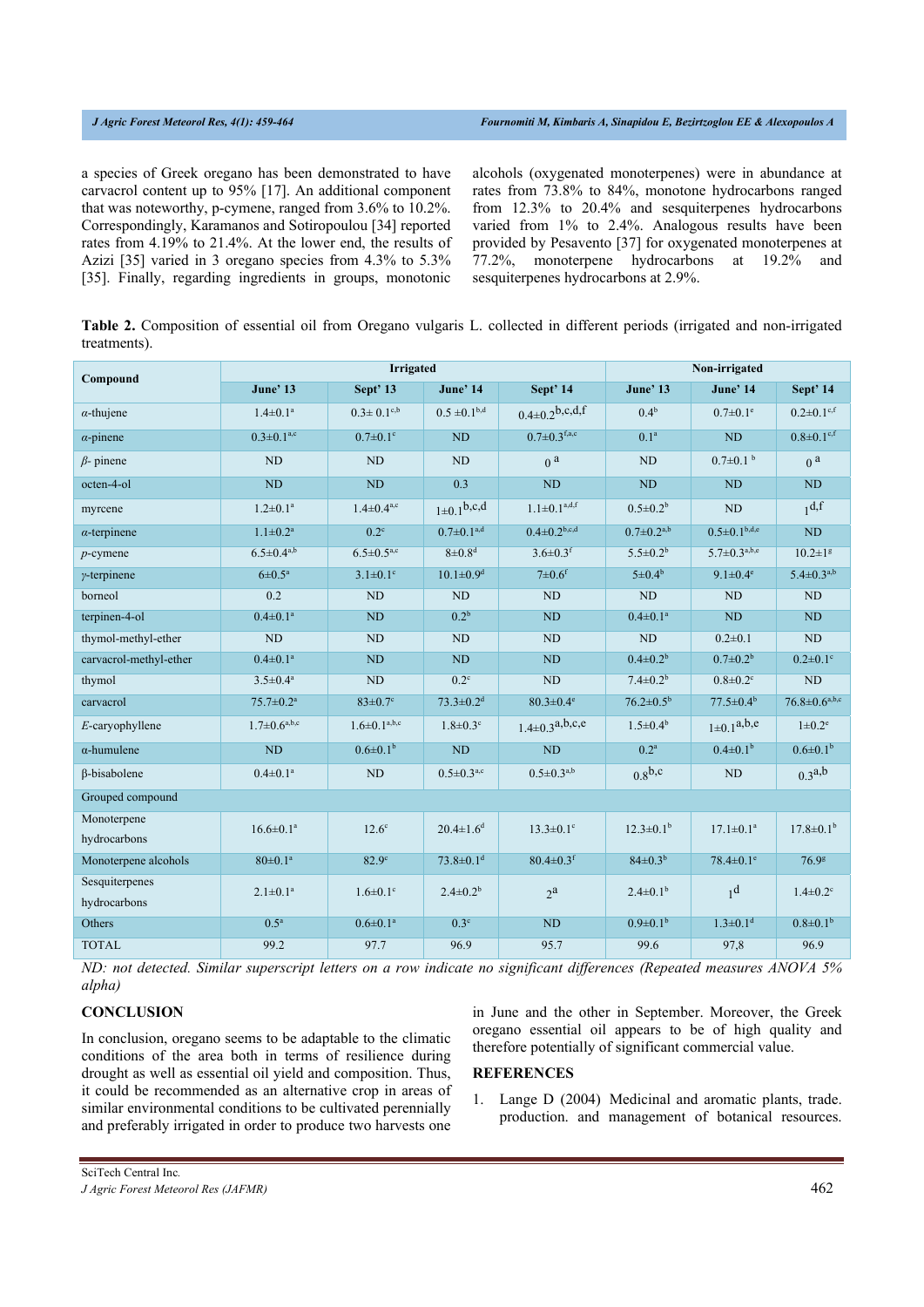Acta Hort 629:177-197.

- 2. Bernath J (1996) Some scientific and practical aspects of production and utilization of oregano in central Europe. In Proceedings of the IPGRI International Workshop on Oregano. CIHEAM Valenzano. Bari (Italy). pp: 8-12.
- 3. Padulosi S, Leaman D, Quek P (2002) Challenges and opportunities in enhancing the conservation and use of medicinal and aromatic plants. J Herbs Spices Med Plants 9: 243-267.
- 4. Baser KHC, Özek Tümen G, Sezik E (1993) Composition of the essential oils of Turkish *Origanum* species with commercial importance. J Essent Oil Res 5(6): 619-623.
- 5. Baydar H, Sagdic O, Ozkan G, Karadogan T (2004) Antibacterial activity and composition of essential oils from *Origanum. Thymbra* and *Satureja* species with commercial importance in Turkey. Food Control 15: 169-172.
- 6. Exarchou V, Nenadis N, Tsimidou M, Gerothanassis IP, Troganis A, et al. (2002) Antioxidant activities and phenolic composition of extracts from Greek oregano, Greek sage and summer savory. J Agr Food Chem 50: 5294-5299.
- 7. González-Tejero MR, Casares-Porcel M, Sánchez-Rojas CP, Ramiro-Gutiérrez JM, Molero-Mesa J, et al. (2008) Medicinal plants in the Mediterranean area: Synthesis of the results of the project Rubia. J Ethnopharmacol 116: 341-357.
- 8. Skoula M, Harborne JB (2002) The taxonomy and chemistry of *Origanum*. In: Kintzios. S.E. (Ed.). Oregano: The Genera Origanum and Lippia. Medicinal and Aromatic Plants-Industrial Profiles. vol. 25. Taylor & Francis/CRC Press. New York (USA). pp: 67-108.
- 9. Kokkini S, Karousou R, Dardioti A, Krigas N, Lanaras T (1997) Autumn essential oils of Greek oregano. Phytochem 44: 883-886.
- 10. Kulisic T, Radonic A, Katalinic V, Milos M (2004) Use of different methods for testing antioxidative activity of oregano essential oil. Food Chem 85: 633-640.
- 11. Bakkali F, Averbeck S, Averbeck D, Idaomar M (2008) Biological effects of essential oils-A review. Food Chem Toxicol 46: 446-475.
- 12. Bianchi A (2015) The Mediterranean aromatic plants and their culinary use. Nat Prod Res 29: 201-206.
- 13. d'Antuono LF, Galletti GC, Bocchini P (2000) Variability of essential oil content and composition of *Origanum vulgare L.* populations from a North Mediterranean Area (Liguria Region. Northern Italy) Ann Bot 86: 471-478.
- 14. Novak I, Zambori-Nemeth E, Horvath H, Seregely Z, Kaffka K (2003) Study of essential oil components in different *Origanum* species by GC and sensory analysis. Acta Aliment Hung 32: 141-150.
- 15. Kintzios SE (ed.). Oregano: The genera Origanum and Lippia. CRC press, 2002.
- 16. Makri O (2002) Cultivation of Oregano. In, Kintzios SE (Ed.). Oregano, The Genera Origanum and Lippia. Taylor and Francis. London. 153-162.
- 17. Kokkini S, Vokou D (1989) Carvacrol‐rich plants in Greece. Flavour Fragr J 4(1): 1-7.
- 18. Burt S (2004) Essential oils: Their antibacterial properties and potential applications in foods-a review. Int J food microbiol 94: 223-253.
- 19. Botsoglou NA, Govaris A, Botsoglou EN, Grigoropoulou S, Papageorgiou G (2003) Antioxidant activity of dietary oregano essential oil and α-tocopheryl acetate supplementation in long-term frozen stored turkey meat. J Agr Food Chem 51: 2930-2936.
- 20. Daferera DJ, Ziogas BN, Polissiou MG (2009) GC-MS analysis of essential oils from some Greek aromatic plants and their fungitoxicity on *Penicillium digitatum*. J Agr Food Chem 48: 2576-2581.
- 21. Di Pasqua R, De Feo V, Villani F, Mauriello G (2005) In vitro antimicrobial activity of essential oils from Mediterranean Apiaceae. Verbenaceae and Lamiaceae against foodborne pathogens and spoilage bacteria. Ann Microbiol 55: 139-143.
- 22. Ozkan G, Sagdic O, Ozcan M (2003) Inhibition of pathogenic bacteria by essential oils at different concentrations. Food Sci Technol Int 9: 85-88.
- 23. Singh S, Ram M, Ram D, Singh VP, Sharma S, et al. (2000) Response of lemongrass (Cymbopogon flexuosus) under different levels of irrigation on deep sandy soils. Irrig Sci 20: 15-21.
- 24. Singh M, Sharma S, Ramesh S (2002) Herbage, oil yield and oil quality of patchouli [Pogostemon cablin (Blanco) Benth.] influenced by irrigation, organic mulch and nitrogen application in semi-arid tropical climate. Ind Crops Prod 16: 101-107.
- 25. Zehtabi-Salmasi S, Javanshir A, Omidbaigi R, Alyari H, Ghassemi-Golezani K (2001) Effects of water supply and sowing date on performance and essential oil production of anise (Pinpinella anisum L.). Acta Agron Hungn 49: 75-81.
- 26. Delfine S, Loreto F, Pinelli P, Tognetti R, Alvino A (2005) Isoprenoids content and photosynthetic limitations in rosemary and spearmint plants under water stress. Agric Ecosyst Environ 106: 243-252.